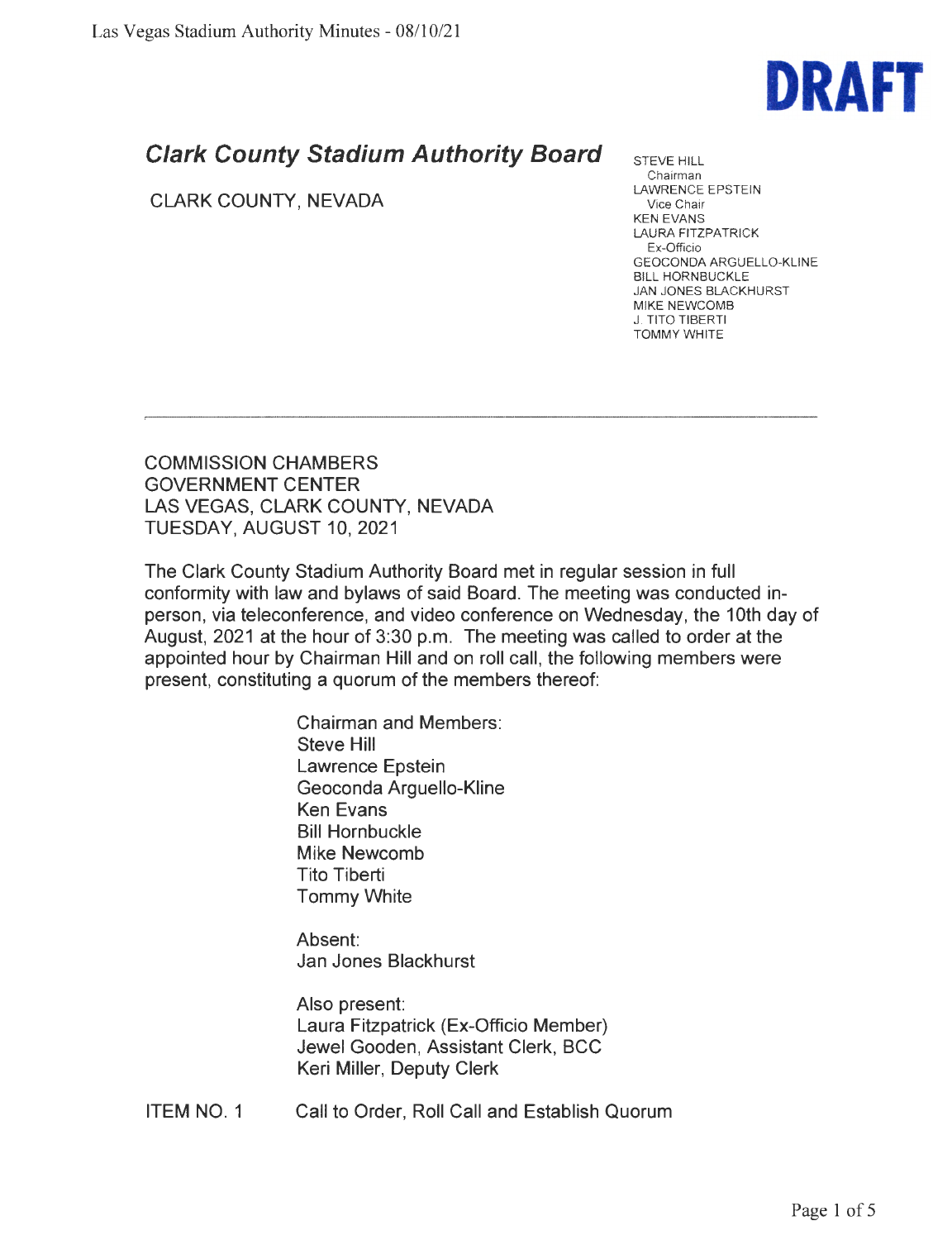DISCUSSION: At this time, Chair Hill confirmed that a quorum was present.

Chair Hill closed Agenda Item No. 1.

ITEM NO. 2 Public Comment

> At this time, Chairman Hill asked if there were any persons from the public wishing to be heard on any items on the agenda as posted.

SPEAKER(S): Received via e-mail

Arthur Lewis advised of enjoying the lllenium and Garth Brooks events and advised of looking forward to the Rolling Stones. Michael Mayes advised of evaluating Allegiant Stadium on August 2, 2021 to determine the accessibility for ADA (Americans with Disabilities Act) patrons like himself with regards to the access entry doors for Uber and Lyft, and the proximity for drop-off and pick-up locations for public transportation companies; spoke with the official parking company, PATG, and was informed that the drop-off and pickup points were approximately one-eighth to one-half mile from the exit doors, and that no shuttles were available to accommodate disabled patrons, thus making Allegiant Stadium somewhat non-ADA compliant; Dodgers Stadium and the Staples Center in Los Angeles provide shuttles at no charge for ADA patrons; spoke with Raiders ADA personnel on the telephone; further advised that the disabled cannot walk in the Las Vegas heat; and requested that this matter be rectified prior to the Guns N' Roses Concert on August 27, 2021.

There being no other persons wishing to be heard on any items listed on the agenda as posted, Chairman Hill closed the public comments.

ITEM NO. 3 Approval of Agenda with the Inclusion of Any Emergency Items and Deletion of Any Items (for possible action)

> FINAL ACTION: It was moved by Member Tommy White, seconded by Member Ken Evans, and carried by unanimous vote of the members present that the agenda be approved.

Chairman Hill closed Agenda Item No. 3.

ITEM NO. 4 Chairman/Board Member Comments

> DISCUSSION: Member Steve Hill expressed appreciation and acknowledged Mark Badain for contributions to the Raiders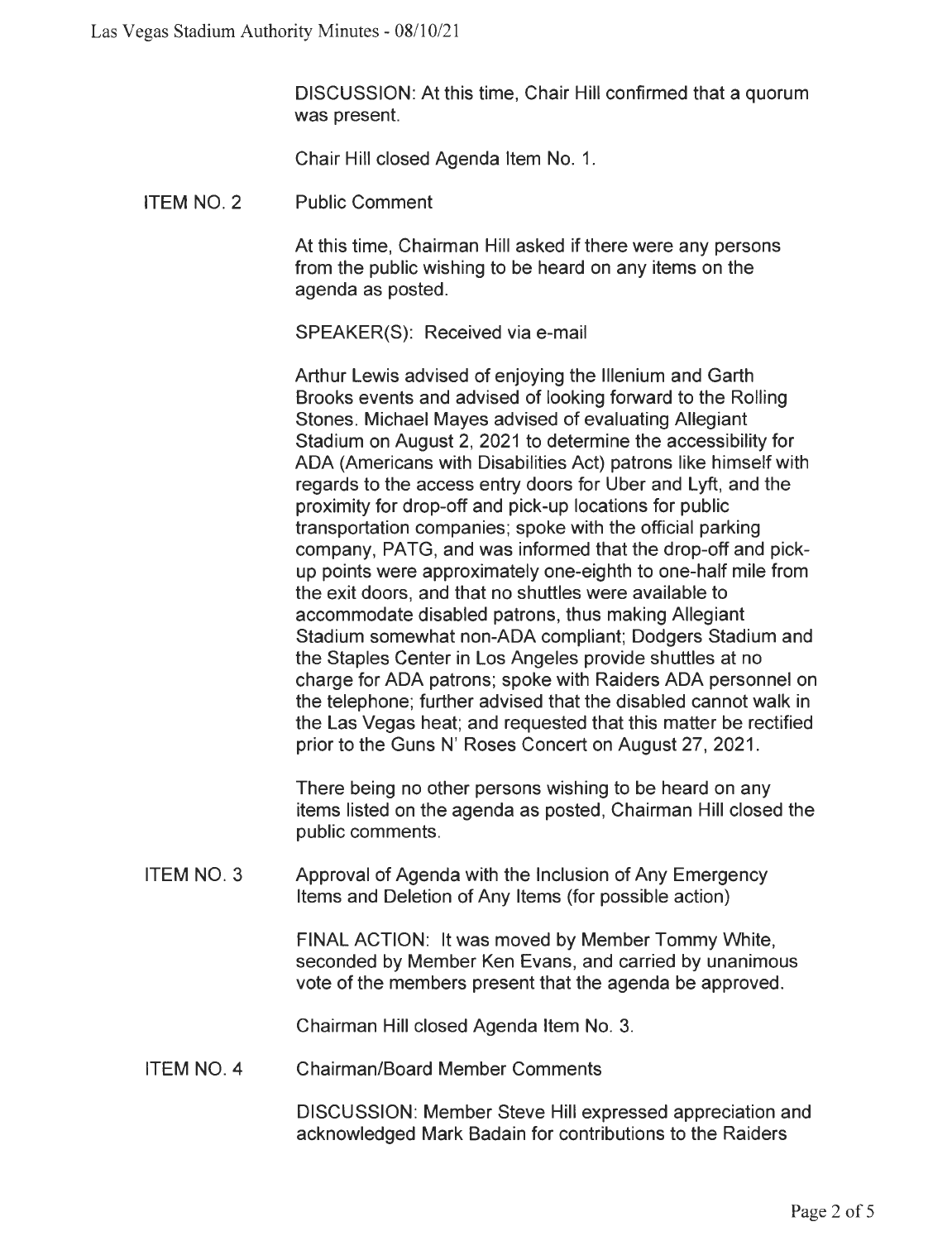and the community, and welcomed Dan Ventrelle as the new interim president of the Las Vegas Raiders; also acknowledged and expressed appreciation for Desiree Reed-Francois, who departed the University of Nevada, Las Vegas (UNLV) football team for a new employment opportunity in Missouri; and expressed appreciation for Dan Ventrelle and the Raiders for reaching out and allowing UNLV to use the Raider's practice facility due to the poor outside air quality conditions.

Chairman Hill closed Agenda Item **No. 4.** 

ITEM NO. 5 Receive a Report from LV Stadium Events Company on Event Activity at Allegiant Stadium

> DISCUSSION: Following introduction of the item, Chris Wright, who spoke on behalf of ASM Global, advised the Board that significant progress scheduling events for 2021 and 2022 was interrupted when the latest COVID-19 mask requirements were mandated, several planned events were canceled, and advised of the difficulty in booking, announcing, and selling ticketed events while experiencing the current COVID-19 restrictions; planned approximately 140 events for 2022 including live, ticketed, private, and corporate events; and will not know if future planned events may go forward until COVID-19 restrictions are determined.

Discussion was held regarding the fee structure and parking plan; feedback from events held at the Stadium, including ingress and egress; challenges operating with less staff; flow of traffic analysis; and using the approach of continuous improvement.

Chairman Hill closed Agenda Item No. 5.

ITEM NO. 6 Review and Potentially Approve the Proposed UNLV Football Schedule for the 2021 Season at Allegiant Stadium and for the Priority Home Games Scheduled for the 2022 Through 2028 Seasons, per Section 29(3)(g)(2)(IV) of Senate Bill 1 of the Nevada State Legislature (2016 Special Session) (for possible action)

> DISCUSSION: Following introduction of the item, Member Steve Hill expressed appreciation to the Raiders and University of Nevada, Las Vegas (UNLV) for working together to resolve scheduling issues; UNLV will incur expenses due to rescheduling some games, and the costs may be reimbursable by being included within the moving costs from Sam Boyd Stadium to Allegiant Stadium; the audit of UNLV's moving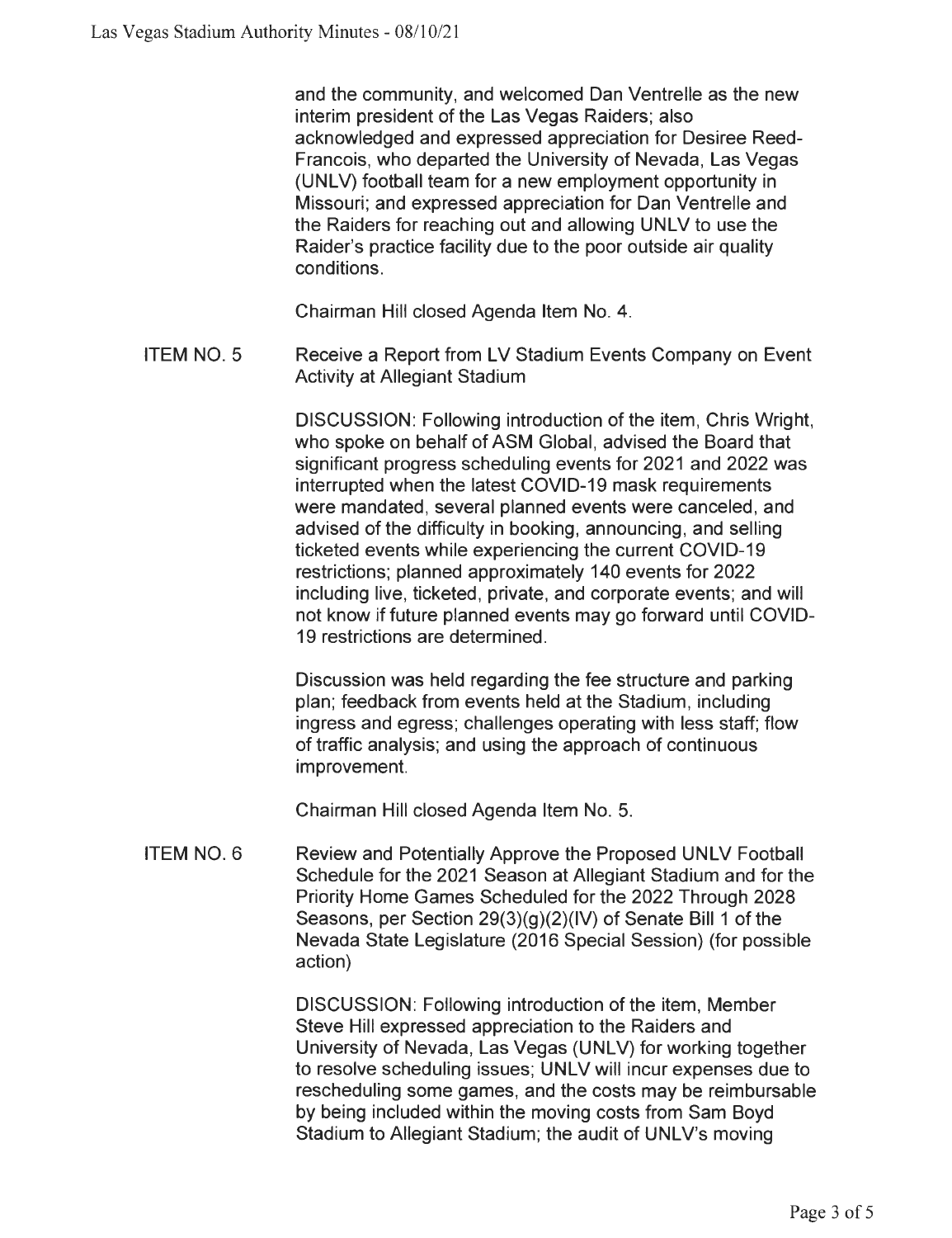costs was still being finalized; the Raider's agreed to initially reimburse UNLV for the costs, and UNLV will return the funds if the expenses are included within the total moving costs, therefore UNLV will not be refunded twice for rescheduling the games.

Jeremy Aguero, Applied Analysis representative, advised that Section 29(3) of Senate Bill 1 requires that the Stadium Authority Board approve UNLV's schedule every year; and further advised that the schedule was agreed upon by the Raiders and UNLV.

Discussion followed regarding the kick-off times; and per the original legislation, the Stadium Authority, through the waterfall, may reimburse up to \$3.5 million of expenses to UNLV each year for the first ten years following Sam Boyd Stadium being closed; and two games in 2021 were proposed to be moved.

FINAL ACTION: It was moved by Member Ken Evans, seconded by Member Bill Hornbuckle, and carried by unanimous vote of the members present that the schedule be approved.

Chairman Hill closed agenda Item No. 6.

ITEM NO. 7 Public Comment

> At this time, Chairman Hill asked if there were any persons wishing to be heard on any items not listed on the posted agenda.

SPEAKER(S): Present

Parnell Colvin, a former laborer at Local 872, spoke regarding concerns with Member Tommy White being on the Stadium Authority Board, and requested that Tommy White be removed from the Board.

Michael Mayes, a patron of Allegiant Stadium, advised of speaking with the parking company at Allegiant Stadium regarding accessibility for patrons with disabilities; and expressed concerns regarding the distance from the Uber, Lyft, and taxi drop-off to the entry doors; no shuttle service will be available either before or after the events held at the Stadium; and further advised that the parking tickets were being sold for profit in the secondary market.

There being no other persons wishing to be heard on any